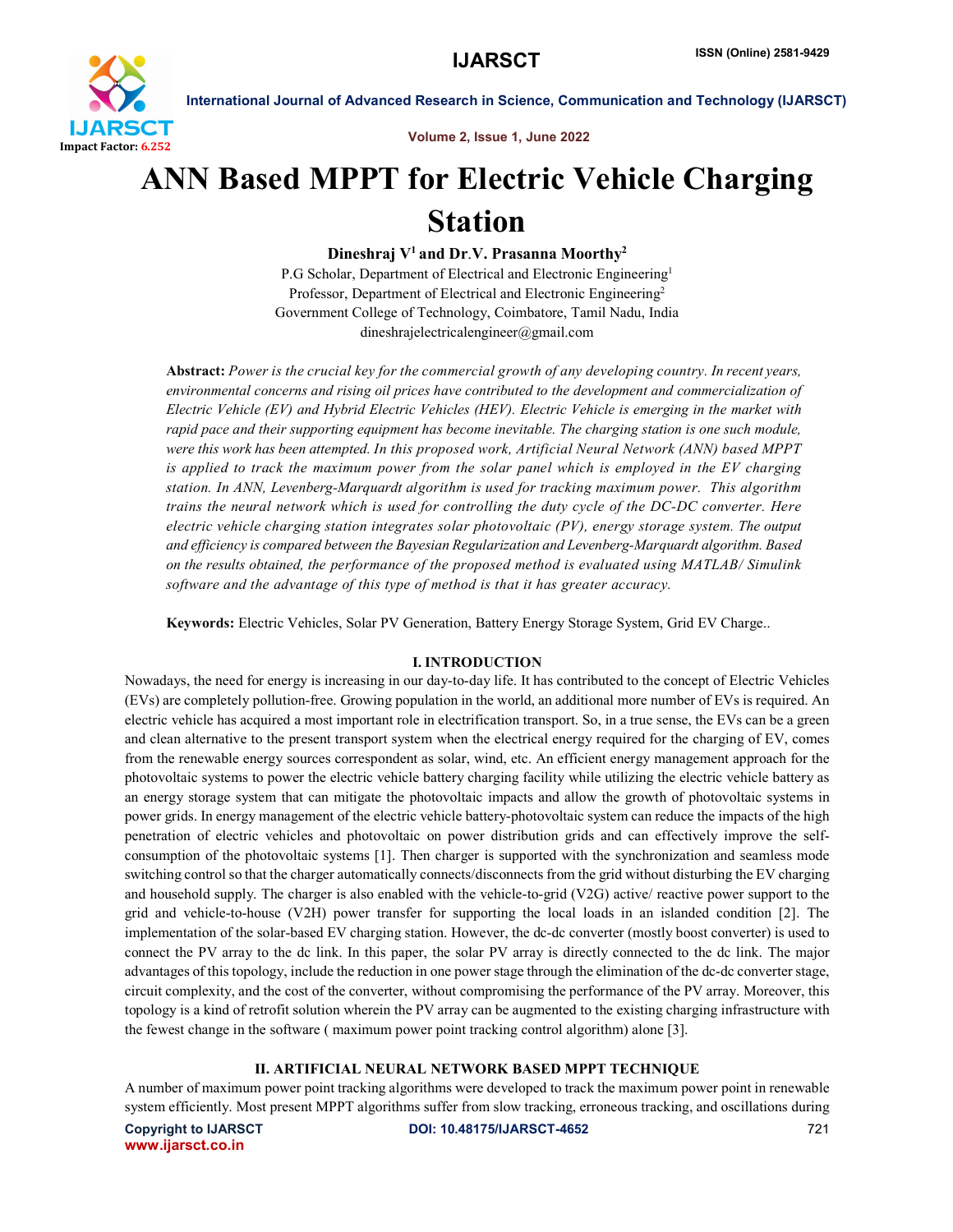

### Volume 2, Issue 1, June 2022

quickly changing weather conditions, decreasing utilisation efficiency.To overcome these drawbacks, an ANN based MPPT Control technique is introduced in this paper as it improves the performance of the system and efficiency with much better than any other conventional methods. In this technique a multi layered neural network is used and a multi layered trained artificial neural network based MPPT is added to estimate the temperature  $\&$  irradiance levels from the PV array voltage and current signals. A multi layered feed-back neural networks with back propagation trained network is used to give better performance even under rapidly changing environmental conditions for both steady and transient instants. To reduce the training set usually multilayer is adopted for implementing the MPPT to irradiance levels, which increases in tracking efficiency. MPP may be tracked without time increment through PV characteristics changes since it is independent of time dependency and trade property. To overcome the problem of nonlinear characteristics of PV array with rapidly changing irradiation and temperature using conventional MPPT to track the maximum power point, an ANN based MPPT is introduced. This method solves the time dependence and trade off as tracking time is very fast compared to conventional incremental conductance and P&O methods even in sudden change of the weather conditions. The mean square error is introduced to give better performance and accuracy of the network. This multi layered neural network algorithm is also used to estimate battery power influencing factors like light intensity, temperature, battery junction and temperature. It estimates the temperature and irradiance levels from array voltage and current signals in order to determine the optimum peak operating point, by approximating the maximum power point locus. It is of high speed, low-complexity MPPT technique, which always controls the PV panel output voltage in the order to give the good response due to sudden changes of irradiance levels, which increases in tracking efficiency. This network is tested for series and parallel connected solar panels to produce the load required power with overcoming the drawbacks of slow, wrong tracking and to operate it at maximum power point and to reduce the oscillations during rapidly changing weather conditions.

### III. CONTROL METHODOLOGY

The proposed simulated model of the ANN-based solar PV for tracking maximum power point is designed by MATLAB/Simulink as shown in Fig 2. Temperature (T) and irradiance (Ir) are two input variables and voltage of MPP (mpp) is the output variable of ANN. It's necessary to get some data as input and output variables to train the neural network. Accordingly, weights of neurons in different layers are acquired. PV model programming in MATLAB is used to get data. There are Bayesian Regularization algorithm methods to train ANN. The Electricity generation from solar panels depends on solar irradiance and solar panel temperature; therefore, the input data set of irradiance and temperature for ANN are calculated by (1) and (2), respectively.

Irradiance  $Ir(W/m<sup>2</sup>)$ :

| $Ir = [(Ir_{Max} - Ir_{Min}) \times Rand] + Ir_{Min}$ |  |
|-------------------------------------------------------|--|
| Temperature $T(C)$ :                                  |  |

$$
T = [(TMax - TMin) \times Rand] + TMin
$$
\n(2)

Maximum Voltage, VMP(V):  $T = [(T_{\text{Max}} - T_{\text{Min}}) \times \text{Rand}] + T_{\text{Min}}$  (3)

Maximum Current, IMP (A):

$$
T = [(TMax - TMin) \times Rand] + TMin
$$
 (4)

After training the ANN and specification of neuron weights, for any T and Ir as inputs of ANN, the output of ANN is the mpp. Now, the current of the maximum power point (mpp) can be acquired by using the V-I characteristic of the modeled PV. accordingly, maximum power (Pmax) is reached by multiplying  $V$ mpp and Impp. PV and maximum power point tracker system, which is composed of a dc-dc boost converter and neural network-based Proportional Integral control unit to the duty cycle of the chopper is obtained by the following equation(5).

$$
D = 1 - \sqrt{\frac{Vmpp}{Impp} \times \frac{Iout}{Vout}}
$$
 (5)

### IV. RESULTS AND DISCUSSIONS

The proposed system simulation diagram is shown figure 1.1. Solar PV acts as the primary source to charge the battery. Solar panel is connected to the boost converter. In the boost converter neural network is used for generating gate pulse. Levenberg– Marquardt algorithm is used for training the neural network. The source side output is connected to the

www.ijarsct.co.in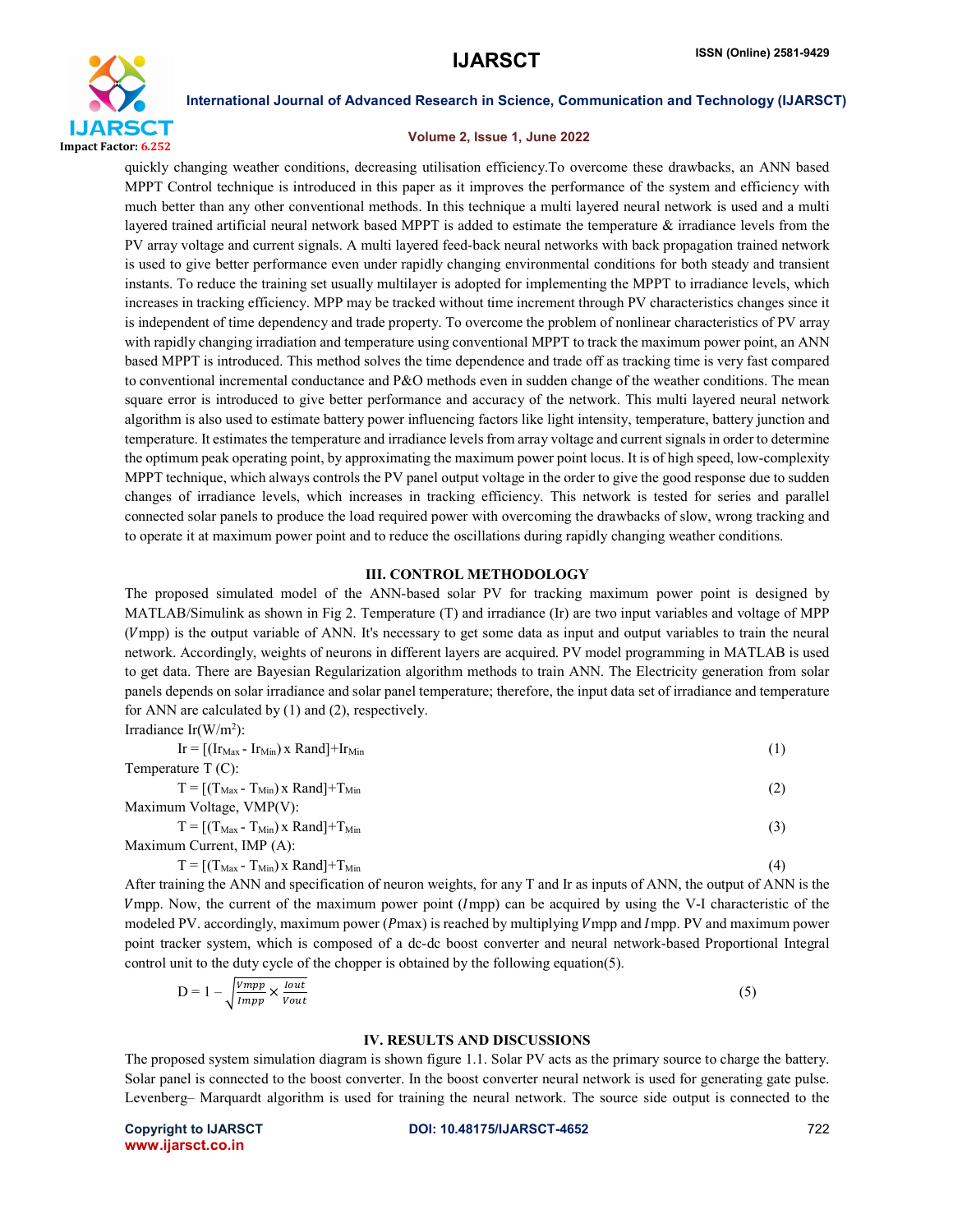

### Volume 2, Issue 1, June 2022

common 48V DC bus. The power from source side is stored in the battery. In cloudy weather condition or power from PV at night is not available, the stored energy from the battery is provided to load.



## Figure 1.1 Simulation diagram

The discrete simulation is used instead of continuous simulation for optimal analysis. The perfect prediction of ANN depends on the volume of the trained dataset and the training Levenberg–Marquardt algorithm. Generally, the ANN predicts negligible error for the large volume of the trained dataset. The input data (solar irradiance and array temperature) are fed to the solar panel from the lookup table, synchronized by a clock.

The parameters like regression, mean square error, gradient, momentum parameter, and validation check are commonly used for identifying the performance and accuracy of the Levenberg–Marquardt algorithm for the trained dataset. The regression represents the predictive quality where output is a function of inputs, whereas error is calculated by subtracting output from the target. Three types of samples are used for the neural network: training, validation, and testing. The training is used to train the dataset, and the network is adjusted according to its error. The validation is used for the generalization of the network, which halts training during error handling. In contrast, testing provides an independent measure of network performance during and after training which causes no effect on the training of the dataset shown in figure 1.2.



Figure 1.2 ANN Training Toolbox

www.ijarsct.co.in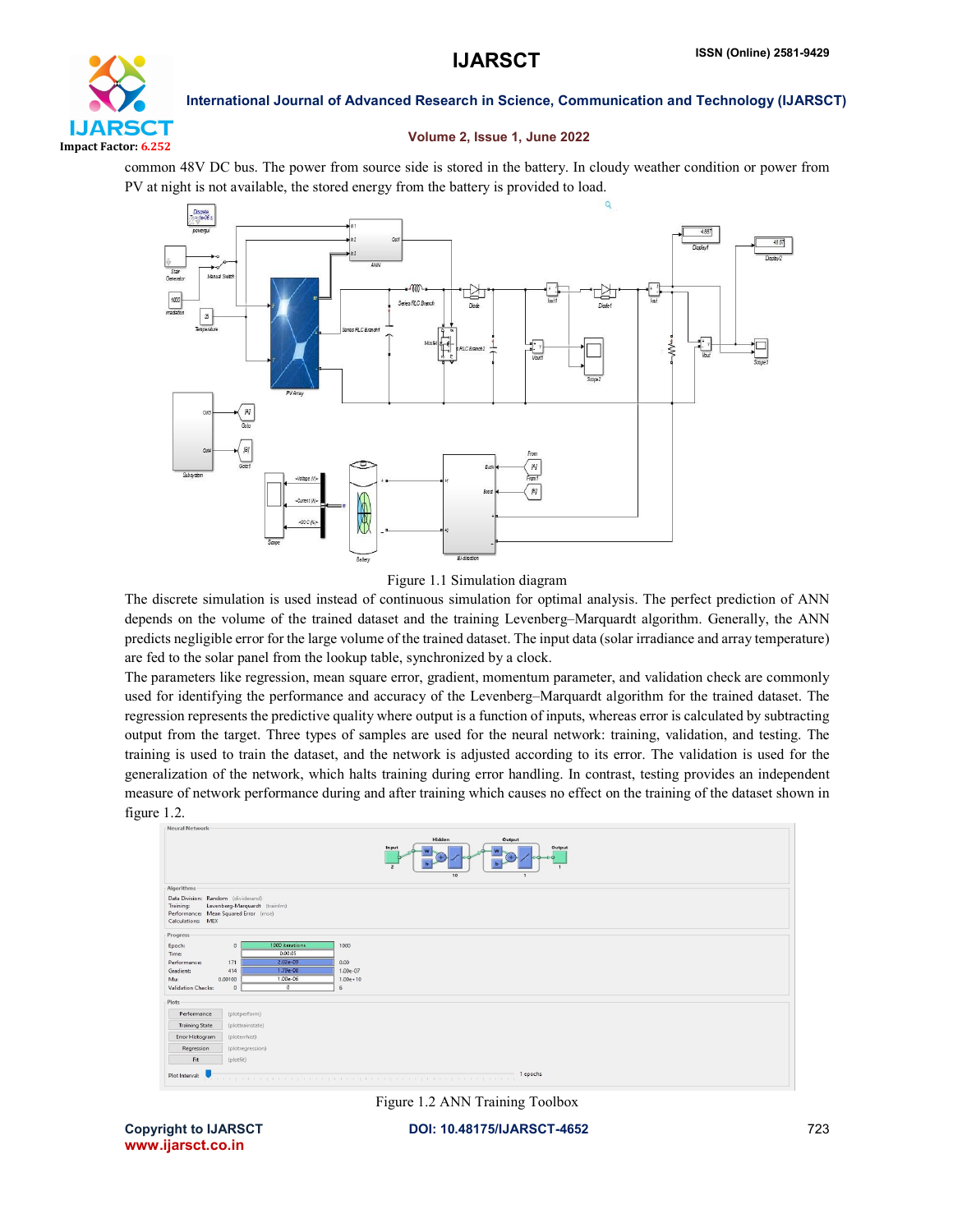

### Volume 2, Issue 1, June 2022

The regression plot for the ANN of figure 1.3 regression,  $R = 1$ , represents the perfect prediction of output according to input and correlation between output generated voltage and target generated voltage of the selected solar panel. In most cases, an error is determined by subtracting the output from the target. The regression plot of Fig. 1.3 shows that the data is perfectly trained using the Levenberg-Marquardt algorithm with negligible error where the output follows the target value.





In figure 1.4 the mean squared error is represented for different epochs where the samples of the trained data set are converged with the best training result at 1000 epochs. Therefore, the best validation performance of the trained dataset is attained at 1000 epochs. According to the simulation result, the best validation performance is 3.4531e-09 which is attained at 1000 epoch. The Levenberg Marquardt algorithm's near-zero validation performance reflects low error for MPPT prediction.



Figure 1.4 Performance Validation

www.ijarsct.co.in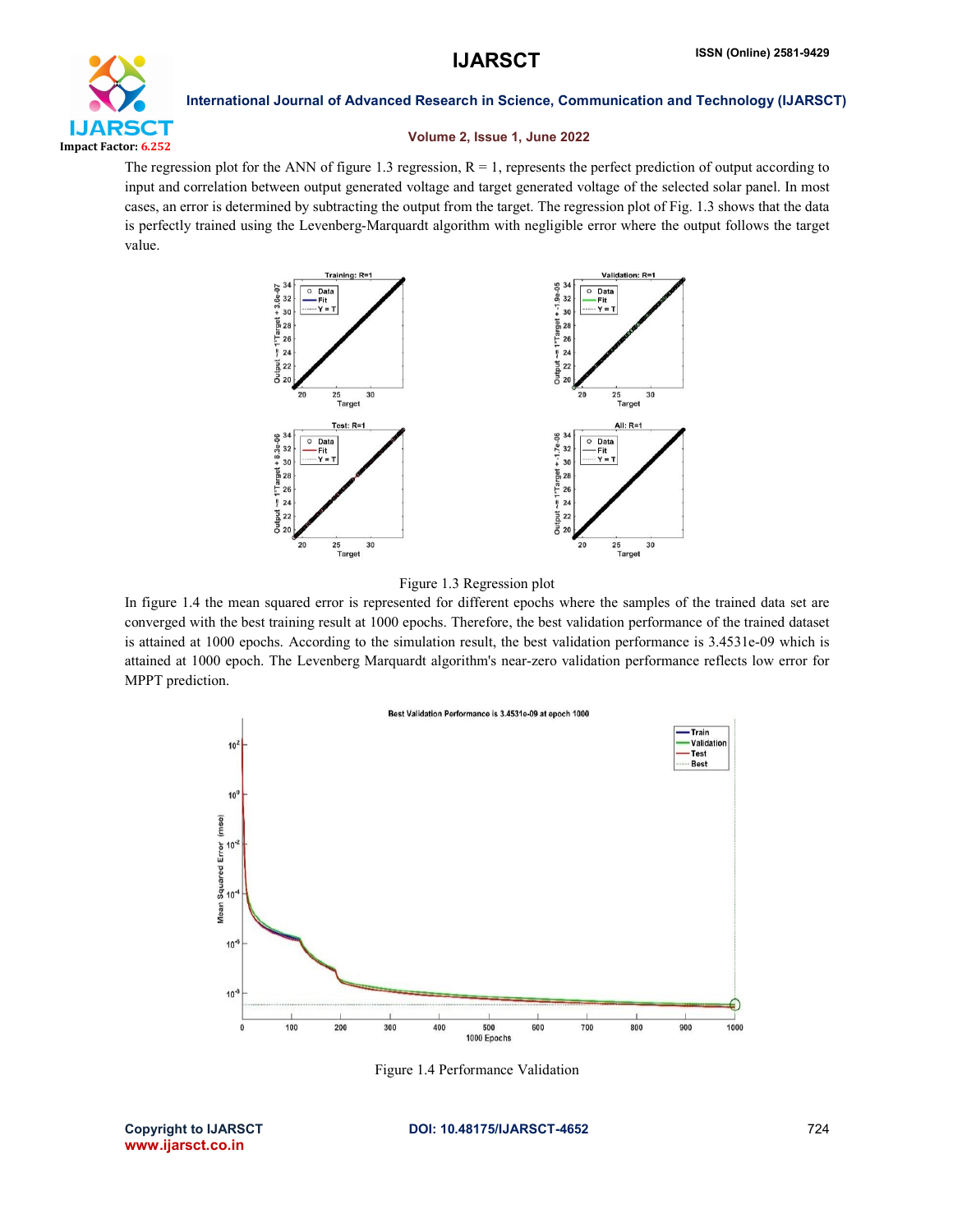

# **IJARSCT** Impact Factor: 6.252

International Journal of Advanced Research in Science, Communication and Technology (IJARSCT)



Figure 1.6 Boost Converter Output

www.ijarsct.co.in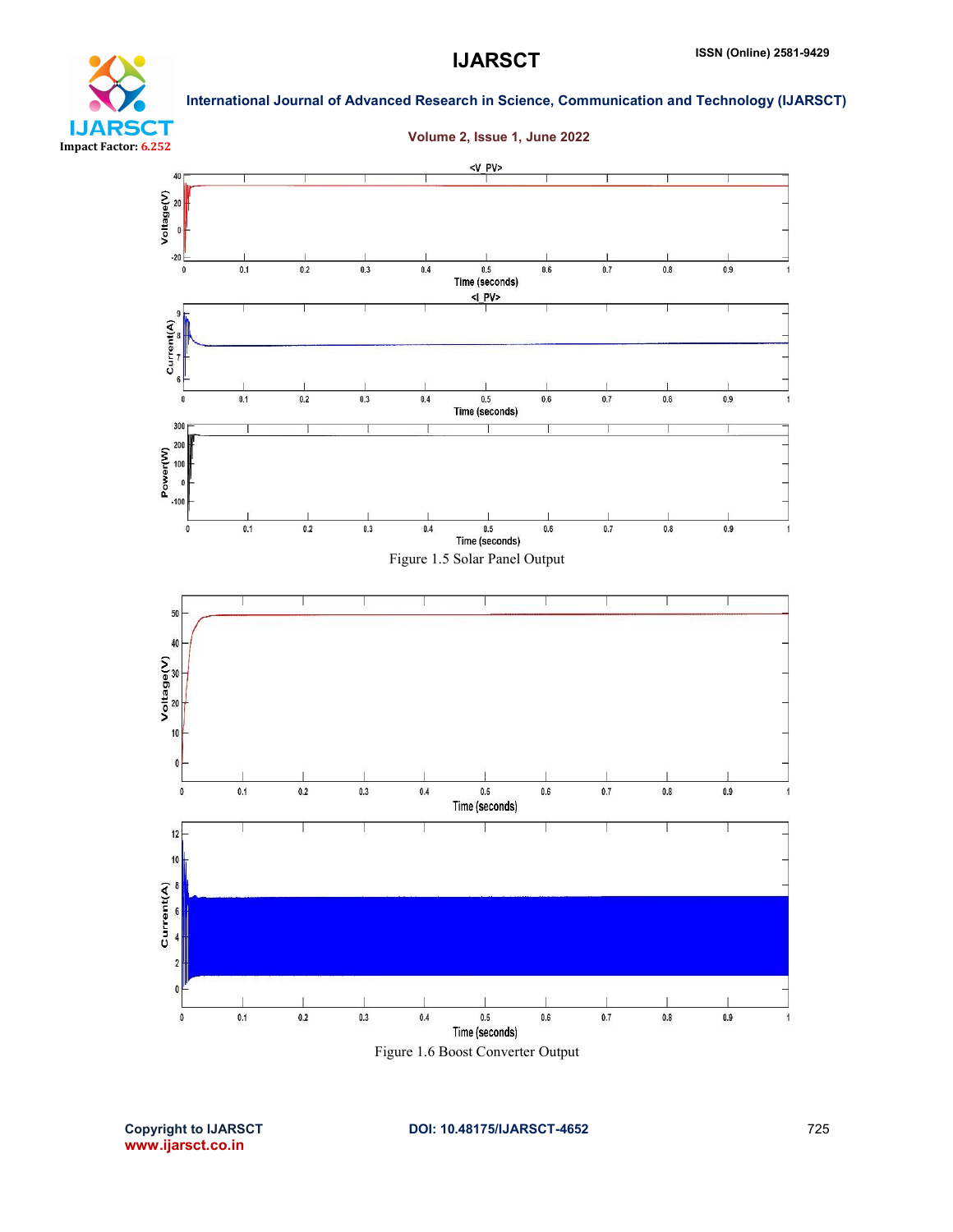

## Volume 2, Issue 1, June 2022



The above simulation result conveys the battery performance where it displays the three parameters such as voltage, current, and SOC(%). If there is no power in the solar, the energy stored in the battery is utilized to charge the EV vehicle for the shown in figure 1.7.



www.ijarsct.co.in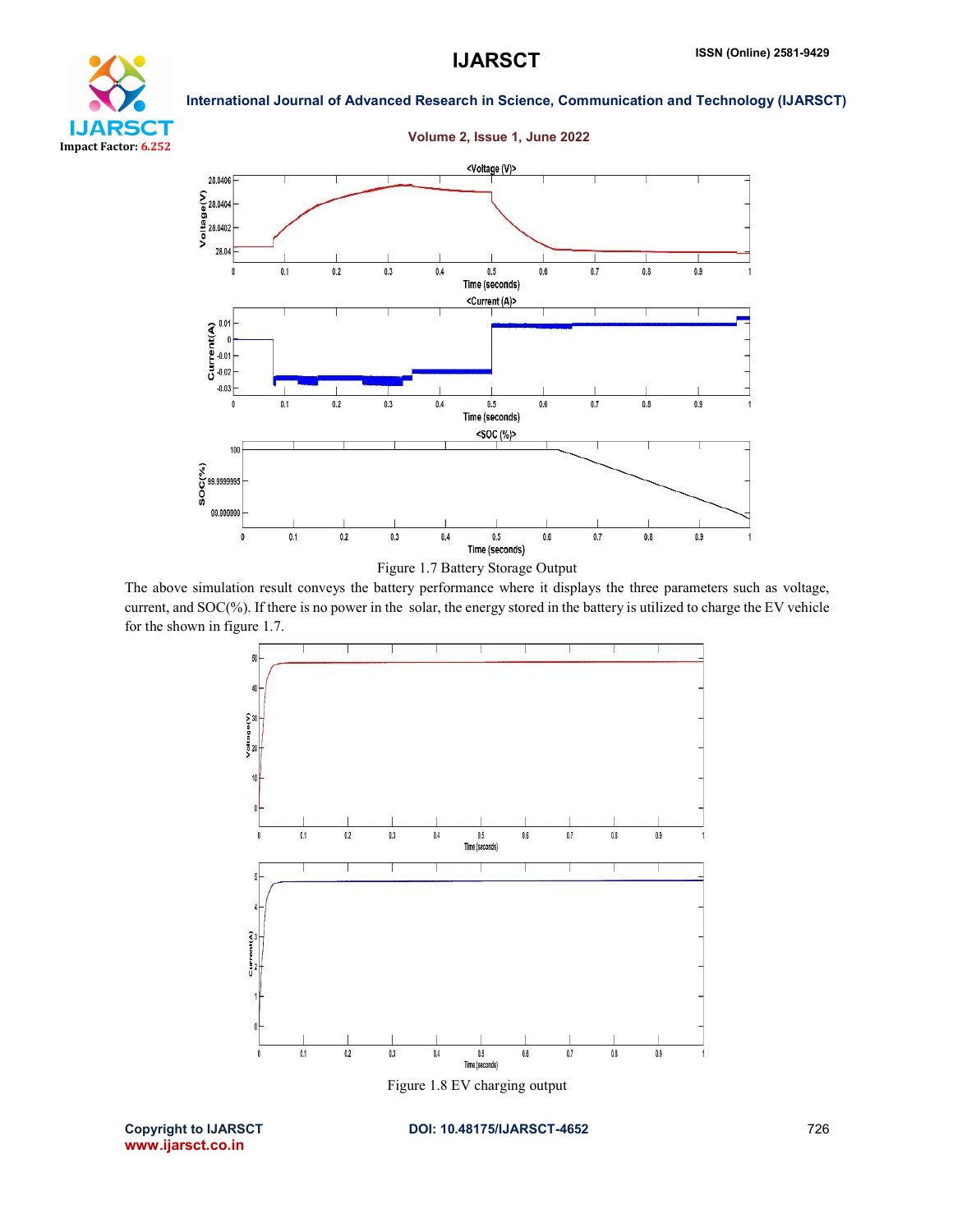

### Volume 2, Issue 1, June 2022

### TABLE 1.1 Solar Panel Detail

| <b>Describes</b>                        | Ratings                          |
|-----------------------------------------|----------------------------------|
| Model                                   | 1Soltech 1STH-FRL-4H-255-M60-BLK |
| Maximum power(W)                        | 255                              |
| Open circuit voltage $\text{Voc}(V)$    | 38.46                            |
| Short circuit current $\text{Isc}(A)$   | 8.89                             |
| Voltage at maximum power point $Vmp(V)$ | 31.24                            |
| Current at Maximum power point Imp(A)   | 8.16                             |
| Temperature Cofficient of Voc (%deg.C)  | $-0.35601$                       |
| Temperature Cofficient of Isc (%deg.C)  | 0.07                             |

TABLE 1.2 Comparative analysis of ANN and Different MPPT Techniques

|                     | P & O MPPT |       | <b>Bayesian Regularization</b> |       | Levenberg-Marquardt |       |
|---------------------|------------|-------|--------------------------------|-------|---------------------|-------|
|                     |            |       | Algorithm                      |       | <b>Algorithm</b>    |       |
| <b>Irradiation</b>  |            |       |                                |       |                     |       |
| (W/m <sup>2</sup> ) | 800        | 1000  | 800                            | 1000  | 800                 | 1000  |
| Voltage(V)          | 34.83      | 43.31 | 44.42                          | 49.23 | 44.60               | 49.65 |
| Current(A)          | 3.48       | 4.31  | 4.44                           | 4.87  | 4.46                | 4.96  |
| Power(W)            | 121        | 187   | 197                            | 245   | 198                 | 246   |

### V. CONCLUSION

The world's energy need is ever increasing. The techno-economic growth of the developing countries and the growing population are the two factors that stimulate the energy demand. Tracking the maximum power point of a solar panel is the most important factor in almost all photovoltaic applications. This project applies artificial neural network (ANN) based (MPPT) under the varying atmospheric conditions. Therefore, one of the advantages of artificial neural network (ANN) in the photovoltaic (PV) system with the maximum power point tracking (MPPT) is that it has better dynamic performance in comparison with the other methods. A comparative performance analysis of ANN algorithms namely Levenberg-Marquardt, Bayesian Regularization and other Different MPPT Techniques for the MPPT energy harvesting in a solar PV system. Two-layer feedforward neural network in the ANN toolbox is trained with real-time input datasets of solar irradiance, panel temperature and output dataset of Vmpp. The ANN algorithms are trained with 1460 datasets to identify the appropriate algorithm. The Levenberg-Marquardt algorithm shows better performance in overall data processing with near-zero error at the middle epoch. The near to zero value of momentum parameter, gradient and validation checks at 1000 epochs justify the improved performance of the Levenberg-Marquardt algorithm for the proposed MPPT energy harvesting. Also, the maximum power point is tracked by using the dc-dc boost converter. So the maximum power and better efficiency is obtained from the solar energy. The artificial Neural Network (ANN) technique can track the sudden irradiance changes, which yields a better tracking efficiency and increases the generated energy, making it a reliable MPPT technique for any EV with integrated PV generation.

### **REFERENCES**

- [1]. V. T. Tran, M. R. Islam, K. M. Muttaqi, and D. Sutanto, "An Efficient Energy Management Approach for a Solar-Powered EV Battery Charging Facility to Support Distribution Grids," *IEEE Trans. Ind. Appl.*, vol. 55, no. 6, pp. 6517–6526, 2019, doi:10.1109/TIA.2019.2940923.
- [2]. B. Singh, A. Verma, A. Chandra, and K. Al-Haddad, "Implementation of Solar PV-Battery and Diesel Generator Based Electric Vehicle Charging Station," *IEEE Trans. Ind. Appl.*, vol. 56, no. 4, pp. 4007–4016, 2020, doi: 10.1109/TIA.2020.2989680.

www.ijarsct.co.in